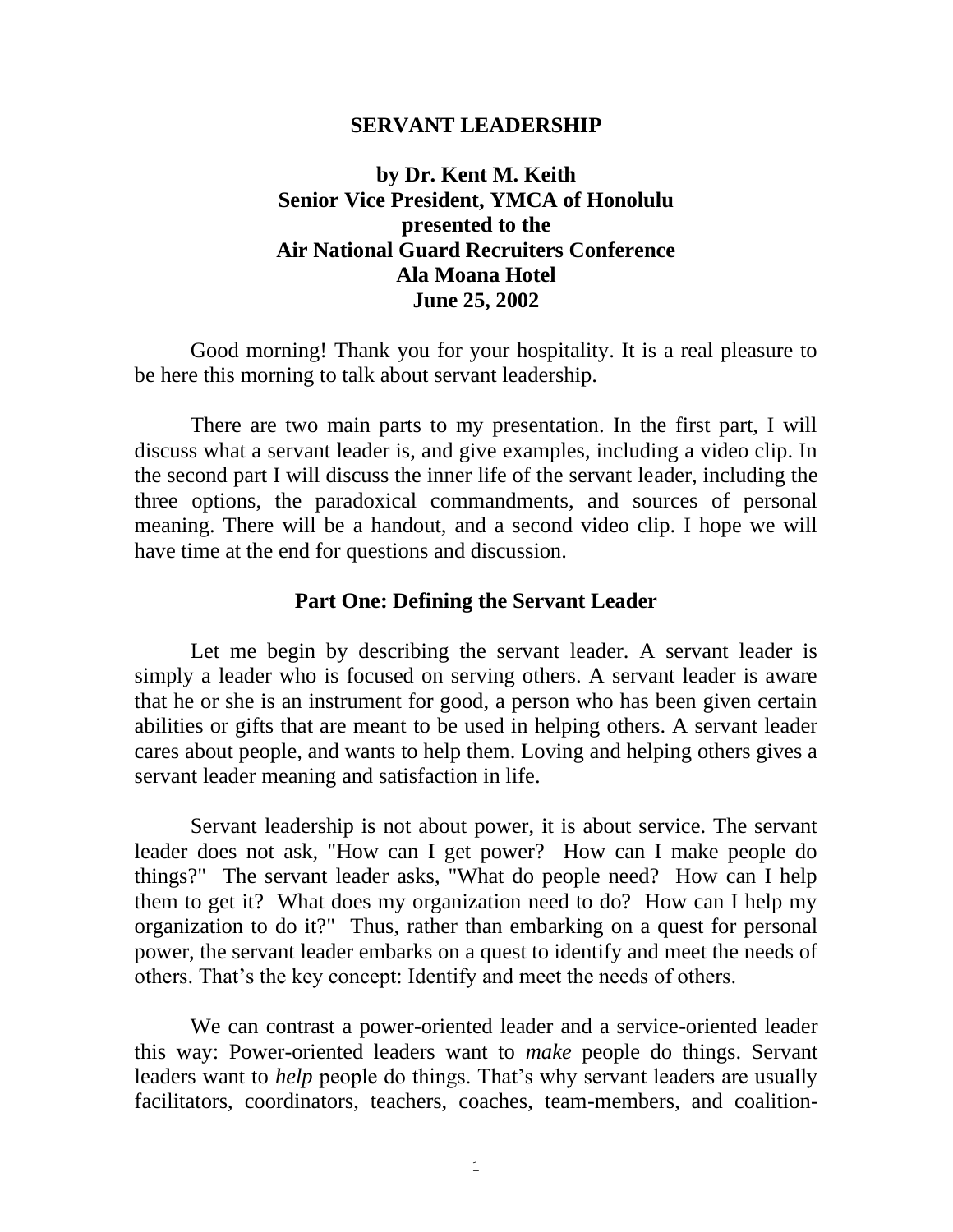builders.

There is another big difference between the power model and the service model of leadership. The power model assumes a hierarchy. Only a few people have power— those at the top of the hierarchy. The service model assumes no hierarchy. It assumes that *anybody* in a family, organization, or community can be of service. *Anybody* can identify and meet the needs of others. *Anybody* can be a servant leader.

Servant leaders can be many different types of leader, depending on their personalities and the specific circumstances. The servant leader surveys the needs of a group and looks for what is missing. The servant leader asks: What type of leadership, what kind of service, will provide the missing link so that action will be possible for this group? The missing link will not always be the same, so the servant leader does not always perform the same role or service in each case.

Power abhors a vacuum. Somebody is going to exercise power, and it makes a difference who that somebody is. Certainly, a servant leader can accumulate and exercise power. A servant leader can even become angry and enter the fray to do battle. What is important is that the servant leader accumulates power or becomes angry *on behalf of others*. A servant leader acts in response to the way *others* are treated, not in response to the way he or she is treated.

Servant leadership is not a new idea. For example, the Gospel of Matthew tells us that Christ came to serve, not to be served. He healed the sick, fed the hungry, and comforted the outcast.

The concept of servant leadership can also be found in Taoism. The Tao Te Ching consists of ancient writings attributed to Lao-Tzu, a sage who lived in China about 500 B. C. and is known as the founder of Taoism. In one passage, Lao-Tzu describes a leader who is so effective that he is almost invisible. When the great deeds are done, the people say "We did this of our free will. We did this ourselves."

### **Examples of Servant Leaders**

There are no doubt thousands of examples of servant leadership in literature, the movies, history, and daily life today. I think of historical figures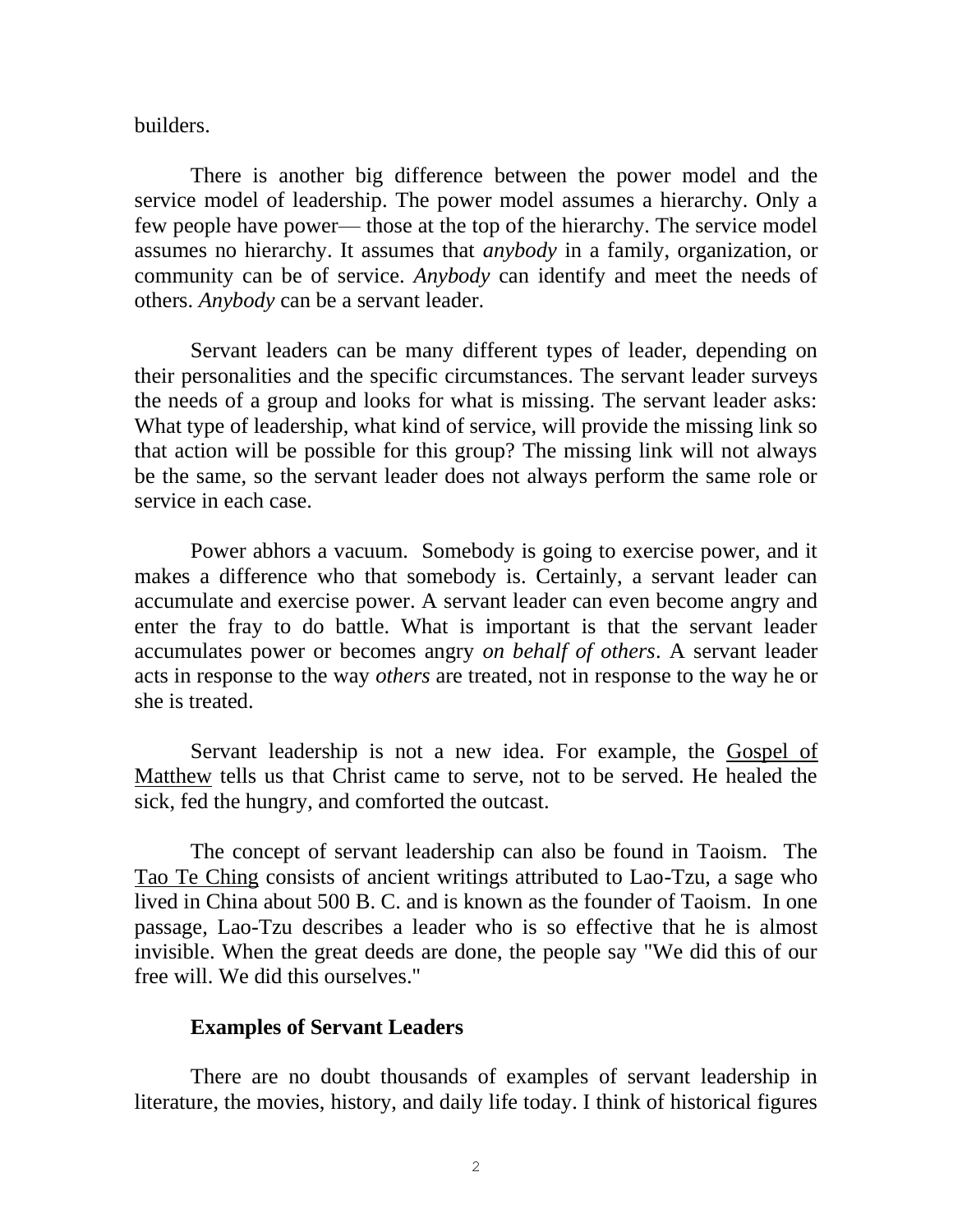like Washington and Lincoln, Father Damien, Clara Barton, Albert Schweitzer, Martin Luther King, Jr. and Mother Theresa. While there are a lot of famous servant leaders, my guess is that most servant leaders have *not* been known outside the group or community they have served. Like Lao Tzu's servant leader, they have been almost invisible.

There are many fictional servant leaders such as Atticus Finch, the attorney in *To Kill a Mockingbird*. The book *Watership Down* is about a servant leader, the Chief Rabbit. In fantasy novels, there are wizards who are servant leaders, such as Gandalf in *The Lord of the Rings* by Tolkien, and Belgarath in *The Belgariad* by David Eddings, and Ged in the *Earthsea Trilogy* by Ursula Le Guin.

One of the many powerful movies made by Kurosawa Akira is *Ikiru*, the story of Kanji Watanabe, a Japanese government bureaucrat who discovers that he is dying of cancer and has only six months to live. After wandering around the city feeling sorry for himself, he decides to make a difference before he dies. He sets out to establish a playground for a neighborhood whose children have no place to play. The mothers of the neighborhood have been referred from government agency to government agency, each bureaucrat passing the buck to the other, nobody willing to take responsibility and help them. Watanabe, a branch chief in the Citizen's Section, takes up their cause. While enduring great physical pain, he patiently and courageously confronts each obstacle until he gets the playground built. He dies late one night, sitting in one of the swings in the playground, singing softly, at peace with himself. At last his life had meaning. He had helped somebody. He had made a difference.

One of my favorite servant leaders is Florence Nightingale, an English woman who lived from 1820 to 1910. She was born into a wealthy family. That's why her parents were horrified when she became interested in nursing, because many nurses in those days were either immoral or drunk or both. But Florence pursued her interest, gaining experience in Germany and assuming the management of a small hospital in London in 1853. When the Crimean War broke out the next year, she was asked by the British government to take a group of nurses to Russian Crimea. She arrived with 38 nurses, and found 5,000 wounded and sick men in bare buildings with no equipment. Often working 20 hours per day, she got the hospitals equipped and made them sanitary, dramatically improving the treatment of the soldiers. After the war she published a huge book on army hospitals, and then opened a training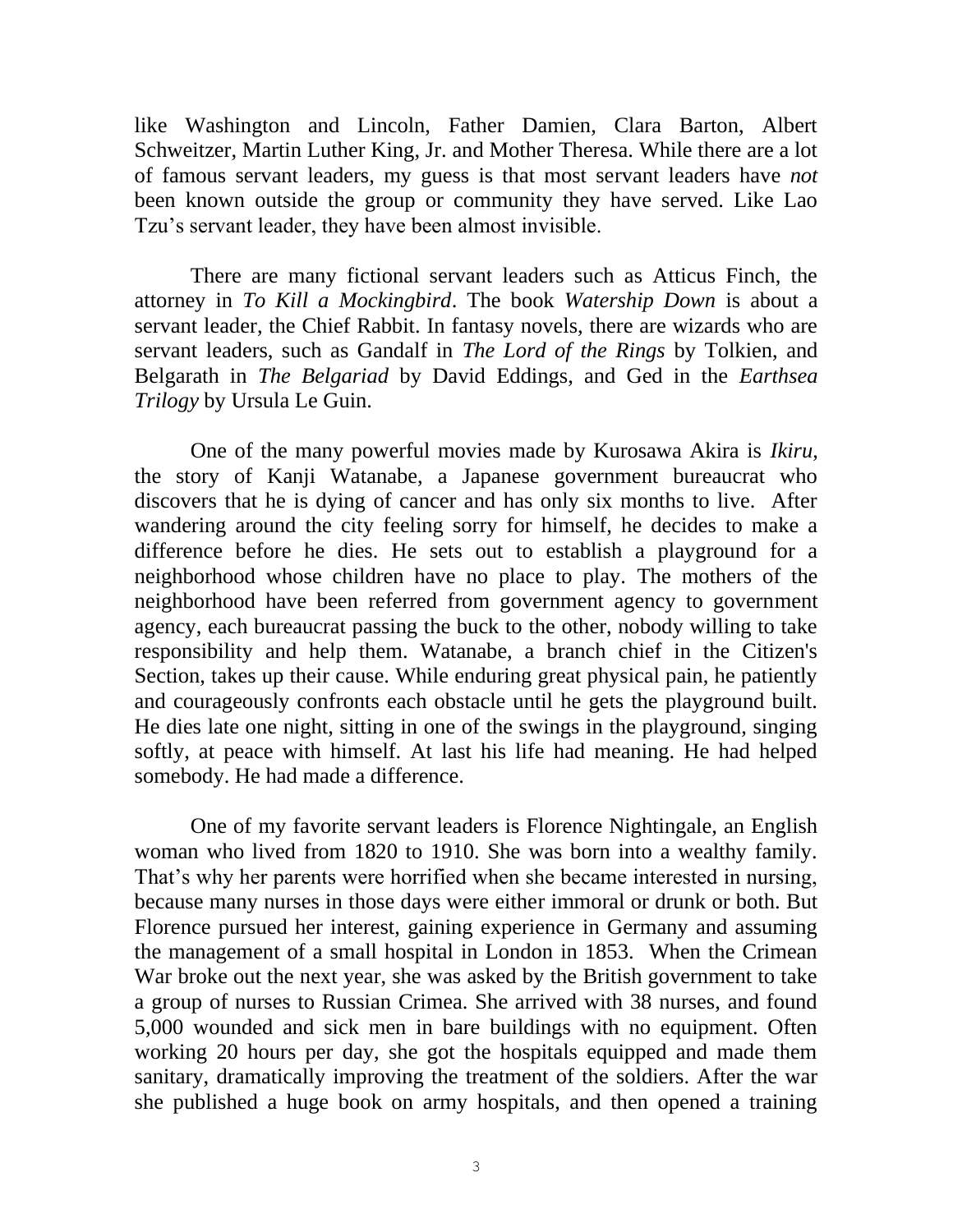school for nurses. Florence Nightingale is often considered the founder of modern nursing. She was a servant leader who saved thousands of lives.

Servant leaders can be kings or queens, military commanders, political leaders, businessmen and businesswomen, non-profit leaders, coaches, friends, or neighbors. Servant leaders do most of the things that other leaders do— they provide a vision, they motivate, they manage, they communicate, and so forth. What sets servant leaders apart from other leaders is that they have a different focus, and a different motivation, than most other leaders. They are focused on others, not themselves. And they are motivated to make life better for others, not for themselves. This difference in focus and motivation is what really defines and distinguishes servant leaders, regardless of their title, role, or position in their organization or society.

### **Servant Leaders in Business, Politics, and the Military**

Three of the major contexts for leadership today are business, politics, and the military. I believe that the best business leaders are focused on the needs of others-- clients or customers outside the organization, and employees or colleagues inside the organization. They listen to and respond to both internal and external needs.

One of my favorite writers about management is Peter Drucker. Drucker says that the key question that distinguishes an executive is the question: "What can I contribute?" Drucker, in his book The Effective Executive, wrote:

The effective executive focuses on contribution... He asks: 'What can I contribute that will significantly affect the performance and the results of the institution I serve?' ...The focus on contribution turns the executive's attention away from his own specialty, his own narrow skills, his own department, and toward the performance of the whole...to the entire organization and *its* purpose. He therefore will also come to think in terms of the customer, the client, or the patient, who is the ultimate reason for whatever the organization produces...

Drucker, in his own way, describes the effective business executive as a servant leader, focused on contribution, and focused on others.

The politician is supposed to be a public servant-- a servant leader by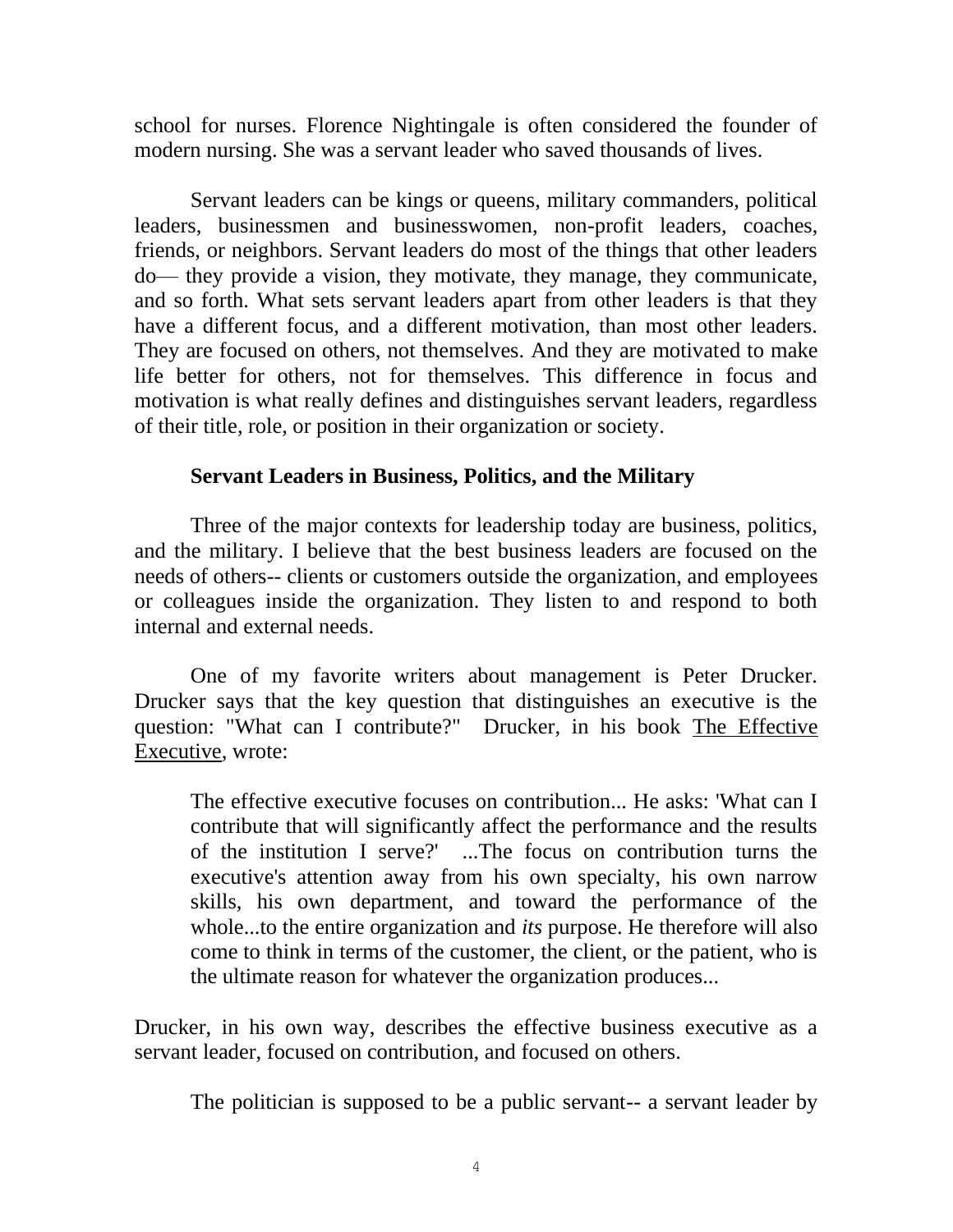definition. One of the simplest and best definitions of servant leadership in politics is found in the movie, *Dave*. It's a wonderful, charming, funny movie with some gentle truths. Dave is an everyday citizen who happens to look a lot like the President of the United States, and is used as a double. When something happens to the President, Dave becomes the de facto president. I will show you the part of the movie where he does something the real president couldn't do. By the way, don't worry when he seems to have a stroke. Dave is fine…

Dave defined servant leadership. He said three things. Do you remember what he said? He said: (1) I should have thought more about you than about me; (2) I should have cared more about what is right than what is popular; and (3) I should have been willing to give up the whole thing for something I really believed in. That's a good definition of servant leadership in politics.

How about the military? You know more about the military than I do, but my reading of history is that great military leaders have identified and met the needs of their troops. In identifying and meeting the needs of their troops, they, too, have been servant leaders. In fact, one of the greatest servant leaders of the  $20<sup>th</sup>$  century was a soldier.

I have a prize for the first person who can tell me who that military leader was. Anybody know?

I will start to tell his story. Raise your hand if you know who it is.

He was born in 1880 in Uniontown, Pennsylvania. He was commissioned a second lieutenant of infantry in the United States Army in 1902, and served in the Philippine Insurrection. He was with the American Expeditionary Forces in France during World War I. In 1918, in less than two weeks, he mobilized the gigantic Meuse-Argonne offensive, with 500,000 men and 2,700 guns. General Bullard called him the wizard of "the most magnificent staff operation of the war." In 1919, he was appointed aidede-camp to General Pershing.

While he was considered an excellent soldier, his career during the next 15 years was not remarkable. He didn't reach the rank of colonel until 1933, when he was 53. MacArthur saw him as a Pershing man, and blocked his promotion. However, when MacArthur resigned as Chief of Staff in 1936,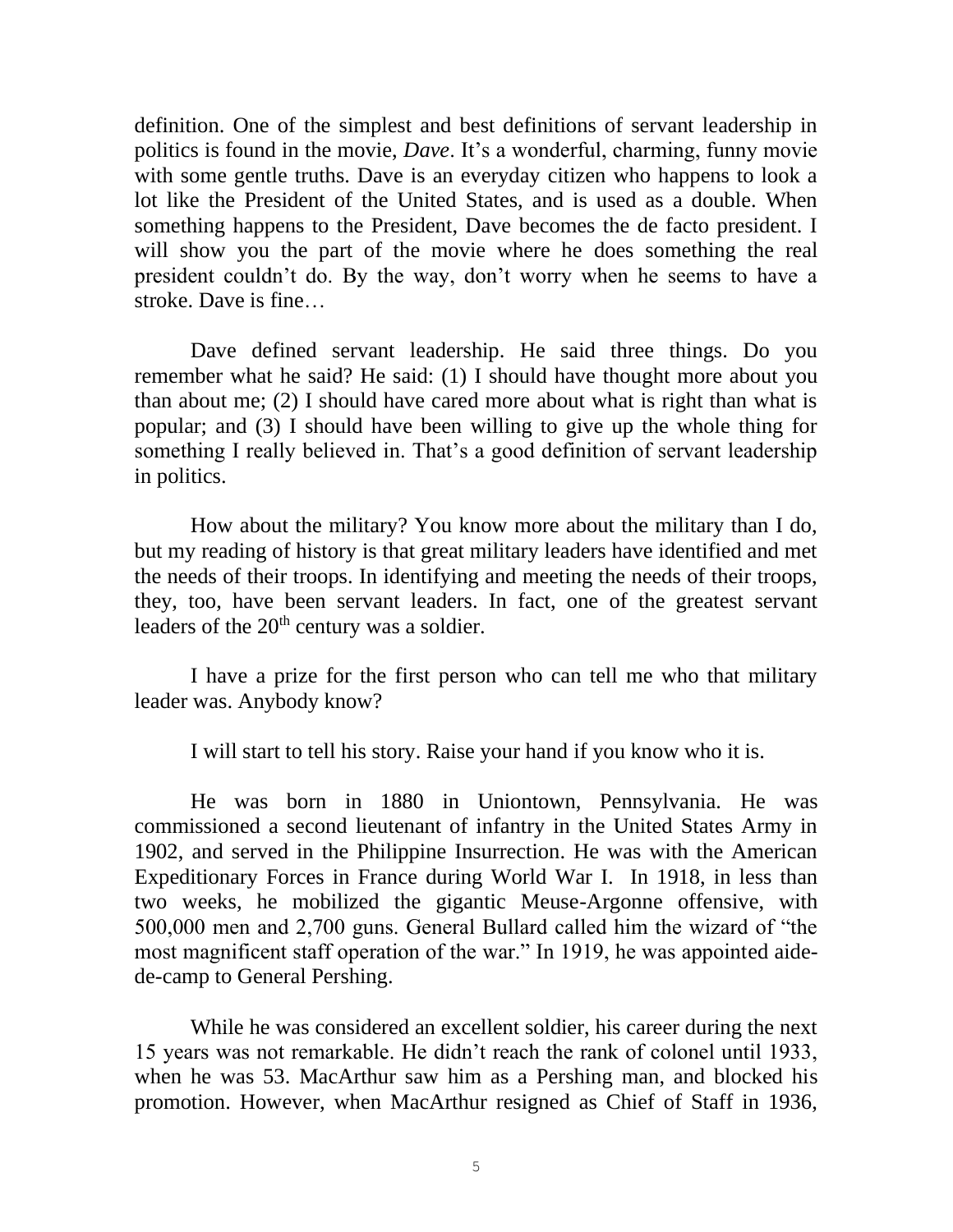this soldier was awarded his first star. In 1938 he became the assistant chief of staff, in the War Plans Division, and a few months later, became the deputy chief of staff. A year later, on September 1, 1939—the day that Hitler's forces invaded Poland—he was sworn in as chief of staff. From 1941 to 1945 he oversaw the recruiting, training, equipping, and deploying of the United States Army during World War II.

Anybody want to guess now?... It was George C. Marshall.

When George C. Marshall became the Army Chief of Staff, U. S. troop strength was less than  $200,000$  men. We had the  $19<sup>th</sup>$  largest army in the world—smaller than the armies of Greece, Portugal, and Switzerland. In the next five years, he expanded the army into a well-trained, well-equipped force of 8.3 million. During those five years we also produced 300,000 combat planes, more than 87,000 warships, millions of guns, and billions of rounds of ammunition.

In their book entitled *Co-Leaders*, authors Heenan and Bennis refer to him as the most influential military leader of World War II. Churchill called him "the true organizer of victory." When the American public was polled and asked who was most responsible for the success of America's war effort, they chose Marshall above everyone else, including President Roosevelt.

Marshall resigned at the end of the war, but two years later, in 1947, he was appointed Secretary of State. His proposal to aid Europe in its recovery after the war is known as the Marshall Plan. In 1953 he became the first professional soldier to be awarded the Nobel Peace Prize.

Marshall was respected and trusted by the public, the Congress, the president, and world leaders. Integrity and idealism characterized his thinking. Secretary of War Henry Stimson said that Marshall was one of the most selfless public officials that he had ever known. For Marshall, duty was more important than ego. He placed his country first. He often sacrificed his own personal ambitions and dreams in the nation's interest. Heenan and Bennis say:

Marshall transcended rank and office. He was the exemplary servantleader whose power grew out of his rare moral authority (not unlike Gandhi and Martin Luther King). Always putting service before ego, Marshall was willing to do anything for his country, except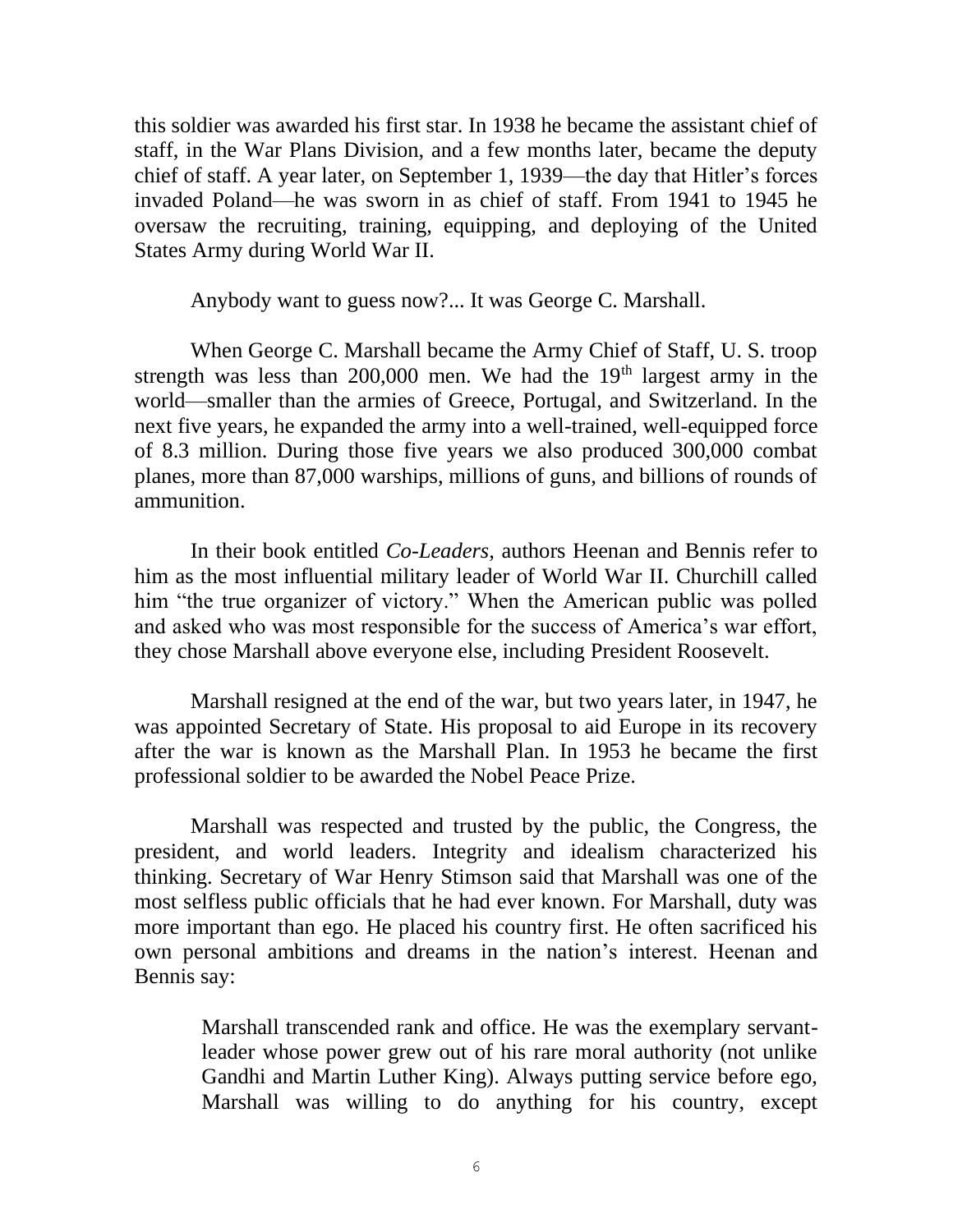compromise his principles.

We refer to military service. The world "service" is right up front. You are "in the service." You are serving your country. You are also involved in many ways in serving and supporting your local community. The idea of service is built into your profession.

When you recruit and work to retain good people for this life of national service, you are identifying and meeting needs, just the way other servant leaders do. You are matching the needs of those you recruit with the needs of your country. As a servant leader, your work is of fundamental importance to the nation.

Well, that completes the first part of my presentation. Are there any questions?... Okay, let's take a short break, here for the restroom or to stretch...

# **Part Two: The Inner Life of the Servant Leader**

Welcome back. So far this morning we have defined servant leadership and described some servant leaders. I want to move now to the second part of my presentation, the inner life of the servant leader. I will talk about the three options, the Paradoxical Commandments, the Meaning Maximizers, and the importance of finding personal meaning in your life work. We will have a handout and another video. This will be about the personal dimensions of servant leadership—the inner life of the servant leader.

# **The Three Options**

When you understand that people have many needs, you have only three basic options:

> (1) do nothing, and ignore the needs of others--which is an option I consider a moral failure; or

> (2) take advantage of people's weaknesses, cynically exploit their needs, and seek personal gain at their expense-- which is an option I consider an even worse moral failure; or

(3) do the right thing, and try to meet people's needs.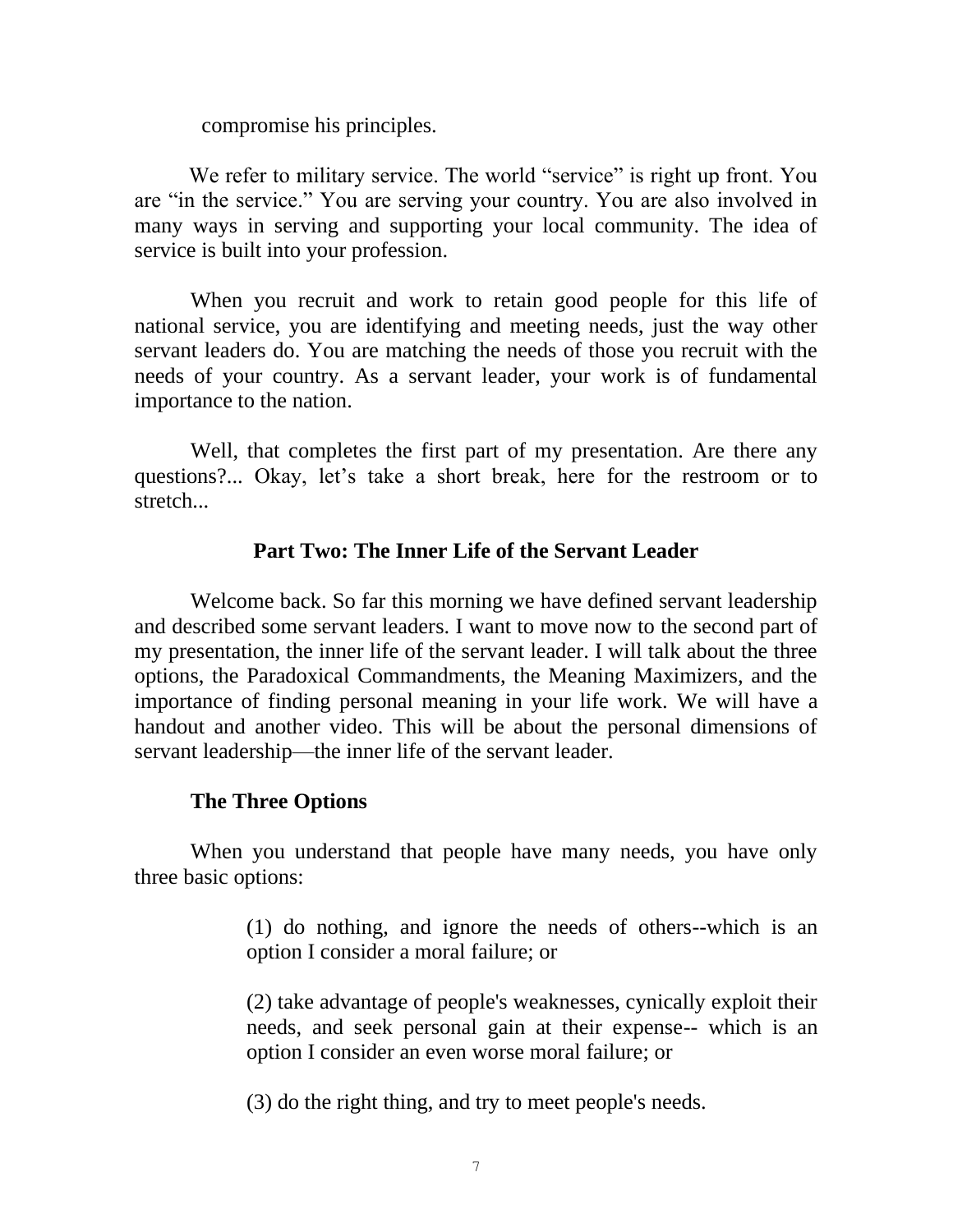The third option is the only moral one. That is still the right option, even if conditions are difficult and you fail to achieve what you hope to achieve.

If you try to do what is right and good and true, and feel that you have failed, you may be tempted to shift to the cynical option of exploiting others or the indifferent option of doing nothing. But there is no justification for falling into the two *immoral* options, just because things are not going the way you had hoped, or people don't appreciate what you have done, or people even criticize you for the good you are trying to do.

The issue of appreciation is a big one. Many of us feel that we are being taken for granted. We are probably right. The people we serve don't appreciate us. So why should we give them our best? The answer is that we have our own integrity and standards, and we derive a sense of meaning and satisfaction from doing a great job. It doesn't matter whether anybody else knows or appreciates what we do— *we* know. We know what we're doing, and we still have to do what's right. We still have to be the best we can be. This is about *us*, not *them*. This is about how much *we* care, not about how much *they* care.

One of the stories I read in elementary school that has stayed with me was about the foreman who was supervising the construction of the foundation of a pyramid in Egypt. He wouldn't let his men stop until every slab was perfectly aligned.

Another foreman came over, watched him, and then said: "Why bother making them all perfect? They will be underground. Nobody will ever know."

"*I* will know," the first foreman replied.

That's what it means to be a professional. Professionals have standards of service, and ethics, and duty regardless of whether anybody else can see or understand or appreciate what they are doing. Professionals do it right, no matter what. The standard is how much the professional cares, not how much his clients or customers care.

Each of us likes to be appreciated. That's normal. But it is hard to be a servant leader—and a professional—if you crave applause. Focusing on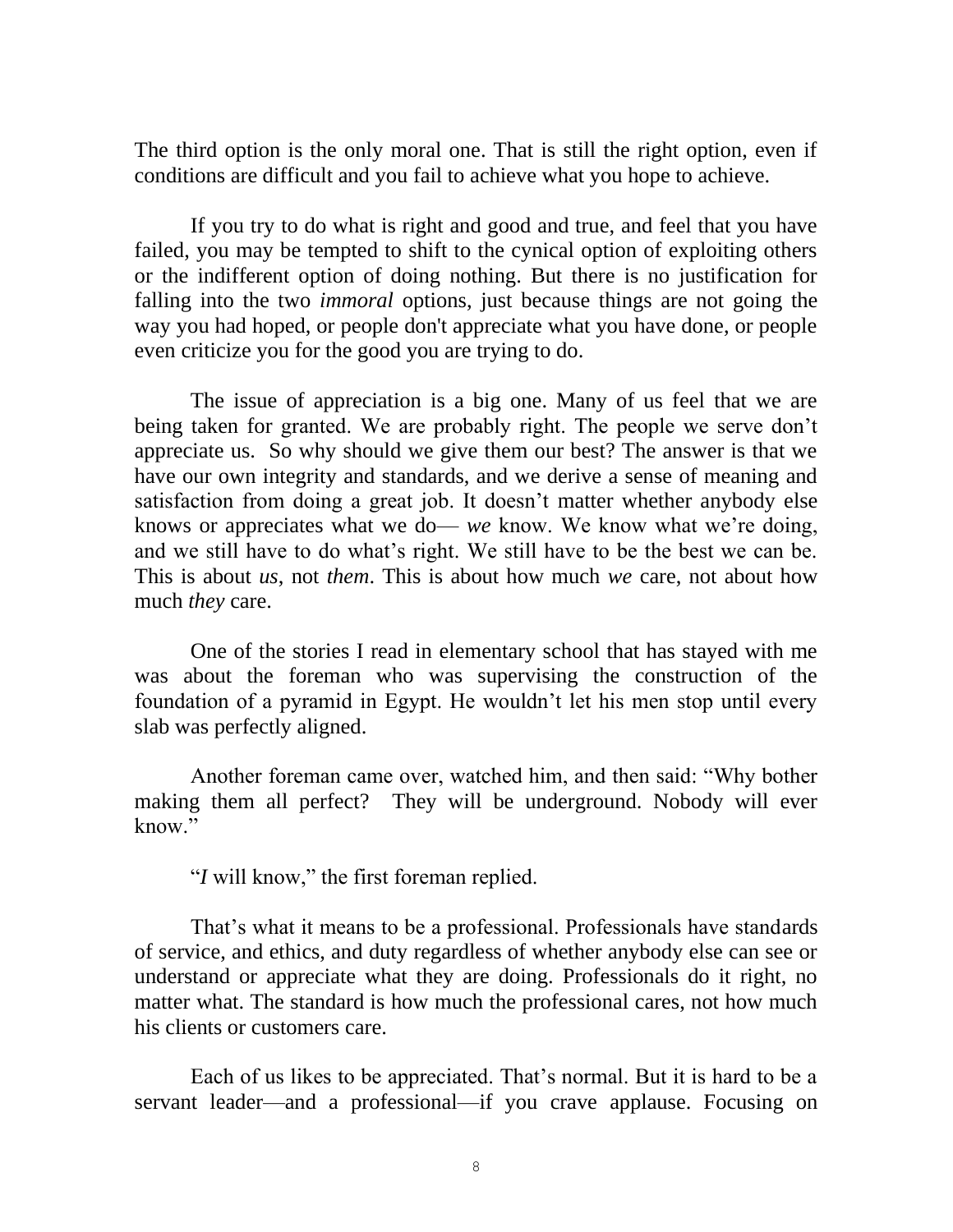applause means that you are focused on yourself, not others. You should focus instead on the meaning and satisfaction that you receive when you help others. That is something that nobody can take away from you. The meaning and satisfaction are yours, whether anybody else applauds or not.

## **The Paradoxical Commandments**

I was fortunate enough to learn this early. One of the real pivotal experiences of my life occurred as I walked to the stadium for the student awards ceremony at Roosevelt High School my senior year. It occurred to me that I was so happy about what I had done that year, and felt so good about what I had learned, and who I had helped, that I didn't need any awards. *I had already been rewarded.* I already had the sense of meaning and satisfaction that came from doing a good job. That realization was a major breakthrough for me. I felt liberated, centered, at peace.

Two years later, in 1968, at the height of the student unrest on American college campuses, I urged high school student leaders to learn how to work through the system to get things done. I challenged them with what I called "The Paradoxical Commandments of Leadership." They are on the hand out. There are also some small posters in the back that you can have they are suitable for framing.

Here are the Paradoxical Commandments:

1. People are illogical, unreasonable, and self-centered. Love them anyway.

2. If you do good, people will accuse you of selfish ulterior motives. Do good anyway.

3. If you are successful, you win false friends and true enemies. Succeed anyway.

4. The good you do today will be forgotten tomorrow. Do good anyway.

5. Honesty and frankness make you vulnerable. Be honest and frank anyway.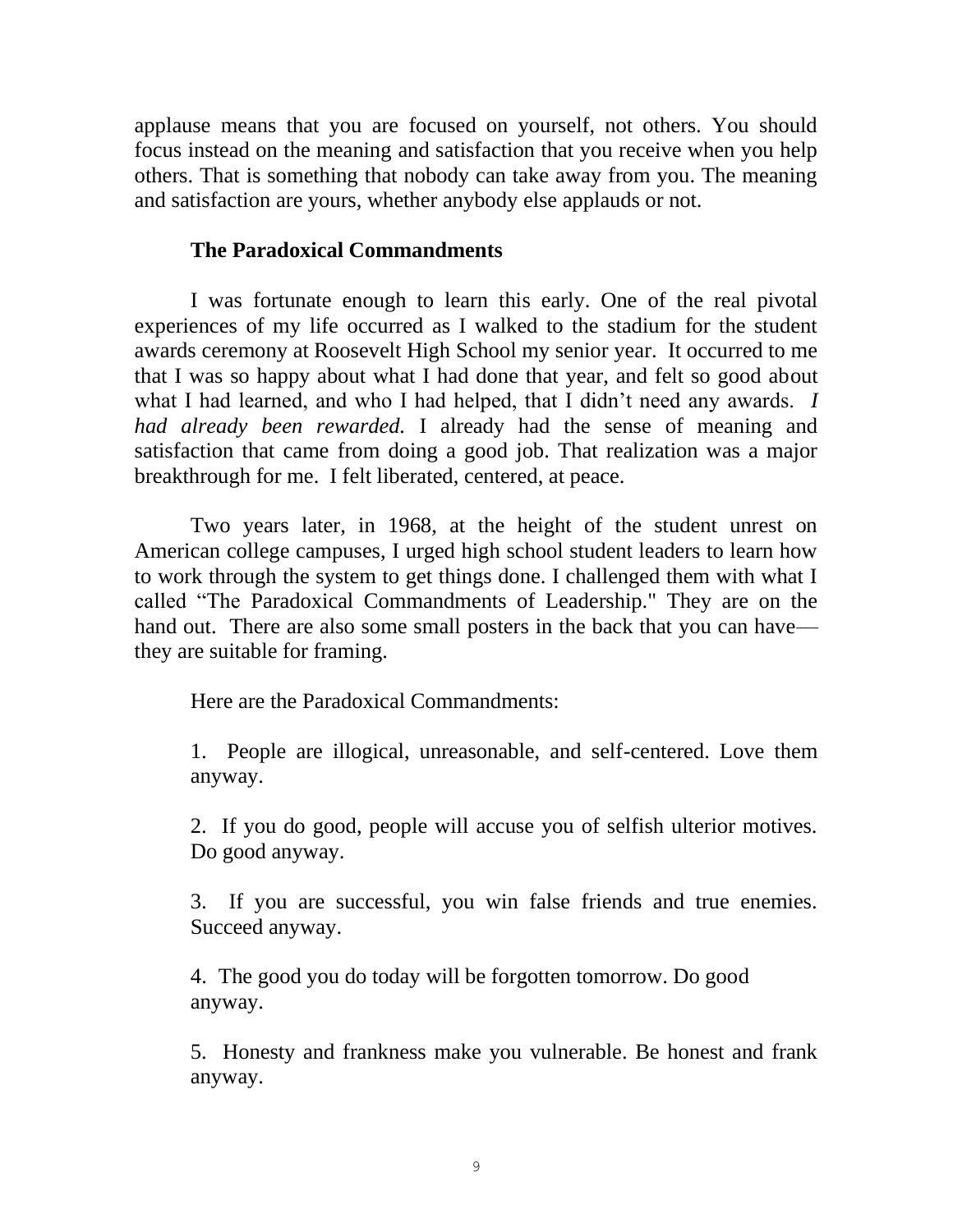6. The biggest men and women with the biggest ideas can be shot down by the smallest men and women with the smallest minds. Think big anyway.

7. People favor underdogs but follow only top dogs. Fight for a few underdogs anyway.

8. What you spend years building may be destroyed overnight. Build anyway.

9. People really need help but may attack you if you do help them. Help people anyway.

10. Give the world the best you have and you'll get kicked in the teeth. Give the world the best you have anyway.

I wrote the Paradoxical Commandments in 1968, when I was 19 years old, a college sophomore. They were part of a book I wrote for student leaders, entitled The Silent Revolution: Dynamic Leadership in the Student Council, published by Harvard Student Agencies and later by the National Association of Secondary School Principals. About 25,000 copies were sold between 1968 and 1972.

The Paradoxical Commandments are about finding meaning in the face of adversity. That's why the first phrase in each commandment is about adversity, or difficulty, or disappointment. People are illogical, unreasonable, and self-centered. The good you do today will be forgotten tomorrow. People really need help, but may attack you if you do help them.

Each statement about adversity is followed by a positive commandment: Love people anyway. Do good anyway. Help people anyway.

The paradox in each case is that even when the world is doing its worst, we can give the world our best. And we *should* give the world our best, because that is where the most personal meaning is to be found.

Why is personal meaning so important? I believe that personal meaning will give you the deepest happiness in life. Perhaps the best description is "deep joy," or true self-fulfillment, or self-actualization, or finding God's will for your life. Whatever the description, personal meaning is a key.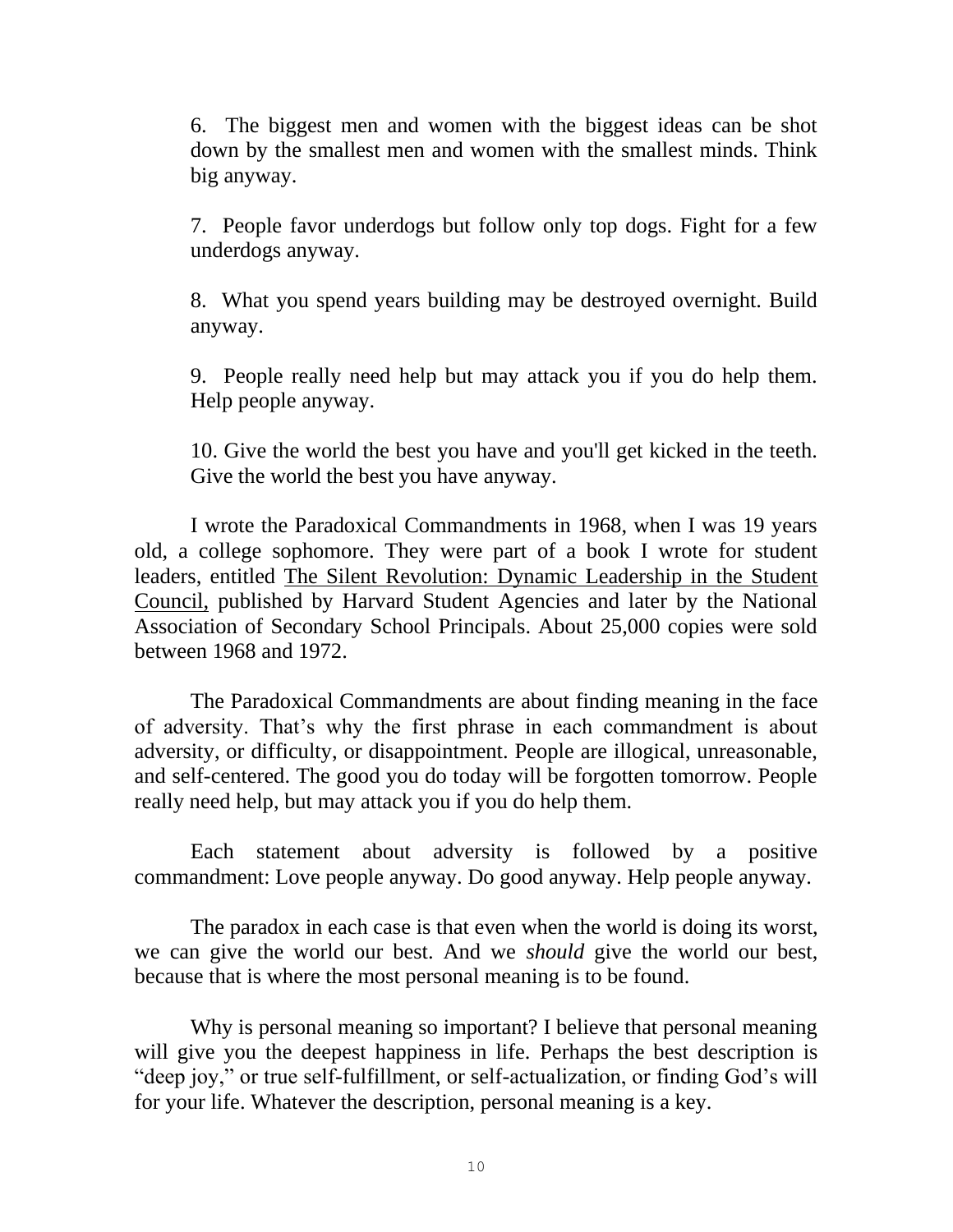What this means is that each of us can find personal meaning and ultimately, the deep happiness that it brings. Even when there is adversity in our external world, we can still find happiness in our internal world.

The fact is that we don't control the external world. We don't control who is going to get elected and what their policies will be. We don't control the economy. We don't control the weather. We don't control the behavior o other nations. We can work hard, and prepare, and seize opportunities, but there are lots of things in our external world we just don't control.

What we do control is our inner lives. We get to decide who we are going to be and how we are going to live. We can decide to live our values, and stay close to our families and friends, and do what is right and good and true. The good news is that we control the part of our lives that gives us the most personal meaning.

Another way to look at the Paradoxical Commandments is to see them as a personal declaration of independence. It's about doing what is right, and enjoying the personal meaning and satisfaction that come with that, *even if* nobody else notices or you don't get the results you had in mind. It is a declaration of independence because you don't have to depend on the applause or rewards that others give you. All you have to do is enjoy the personal meaning and satisfaction that you receive from doing what is right.

You could also call the Paradoxical Commandments a "no excuses" policy. Sure, some people are illogical, unreasonable, and self-centered. So what? That's no excuse. You have to love them anyway. And maybe the good you do today will be forgotten tomorrow. So what? That's no excuse. You have to do good anyway. You have to love people and do good because that's who you are. It's about your character, your values, your life—who you are and what you stand for.

Some people have told me that when they first read the Paradoxical Commandments, they thought I must have been having a very, very bad year when I wrote them. That's not true. I have always been very optimistic. I think that if you do what is right, and good, and true, things will usually work out for you, and you will often receive recognition and praise.

But what if things are tough? What if you don't get any recognition or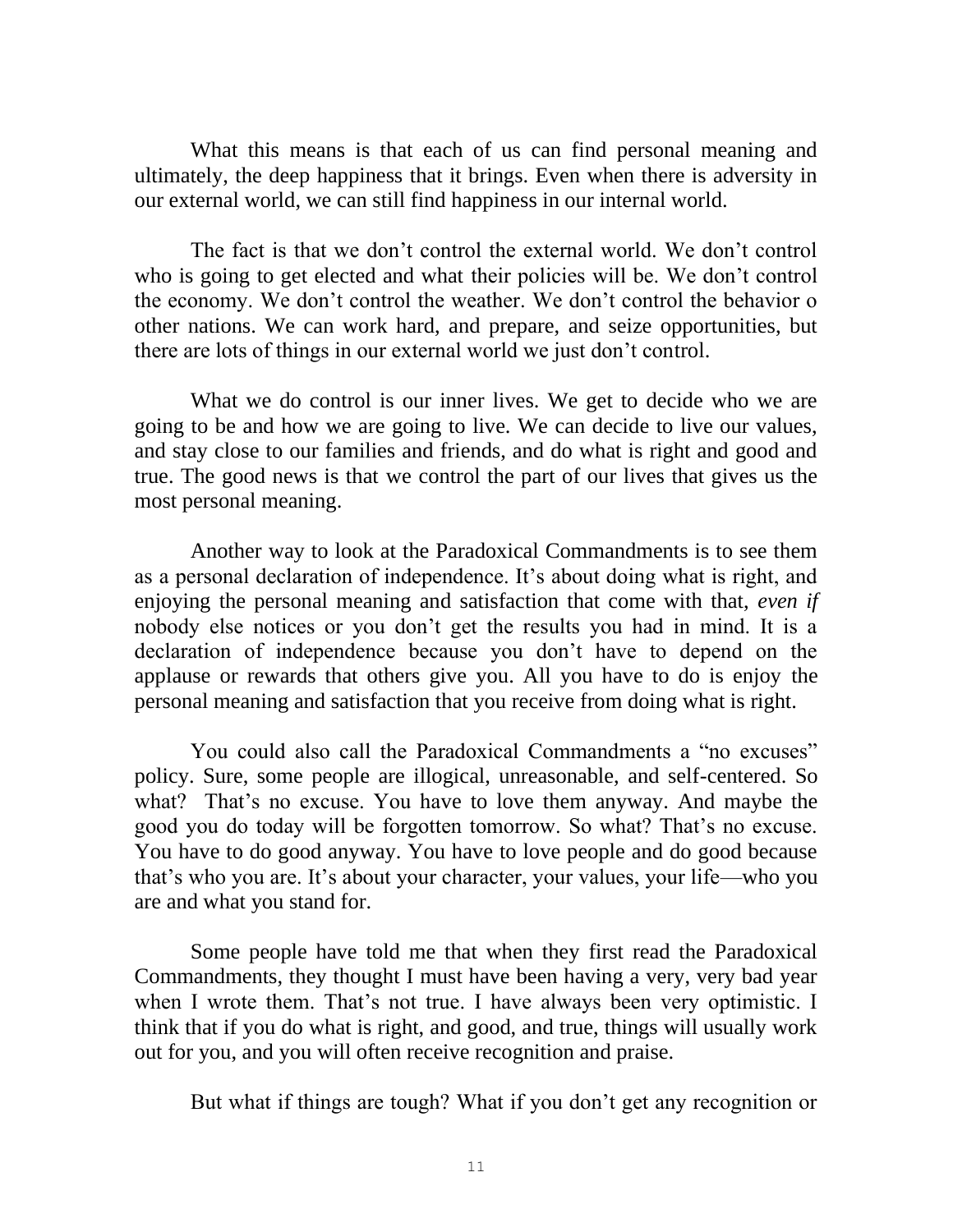praise? You still have to live your most cherished values, and stay close to your family and friends, and do what is right and good and true. You still have to be you.

Servant leaders understand, and live, the Paradoxical Commandments. When they do so, they aren't being selfless or self-sacrificing. They simply understand where the personal meaning is to be found, and it is personal meaning that brings them the most happiness. So servant leadership is not about self-denial, it is about self-fulfillment.

### **Where the Paradoxical Commandments Traveled**

So that's why I wrote the Paradoxical Commandments in my first student leadership booklet in 1968, and that's what they are about. I went on with my life, extending my adolescence as long as possible, finally finishing college and graduate school. I got married, started a career, started a family, and so forth. I tried to live the Paradoxical Commandments, but I wasn't writing or speaking about them. Twenty-five years went by before I started hearing about the Paradoxical Commandments again.

What I know now is that they have traveled around the world and have been used and shared by hundreds of thousands of people—some say millions of people. People have used them in speeches, and put them up on the wall next to their computers, and taped them onto their refrigerator doors, and shared them with friends. It has been preached from pulpits. It has been used by business leaders, and government leaders, and coaches, and rock stars, and teachers, and students, and home-makers. It was used last month by General Myers, the Chairman of the Joint Chiefs of Staff, at Admiral Blair's change of command ceremony here in Honolulu.

It has been used by many organizations. It has been used by Boy Scouts in Canada and the United States; Rotarians in Hong Kong, Malaysia, and Alabama; the Cambodian free speech movement; and a student leadership conference in South Africa. It has been used by a homeless shelter in Pennsylvania, a welfare agency in Texas, a Methodist church in Kansas, and the Special Olympics in New York.

It was used by Karl Menninger in a speech at the United Nations in 1981. It has been translated into Japanese and used in homilies by a Japanese Catholic priest in Tokyo. It has been used by a Family Council in Ohio and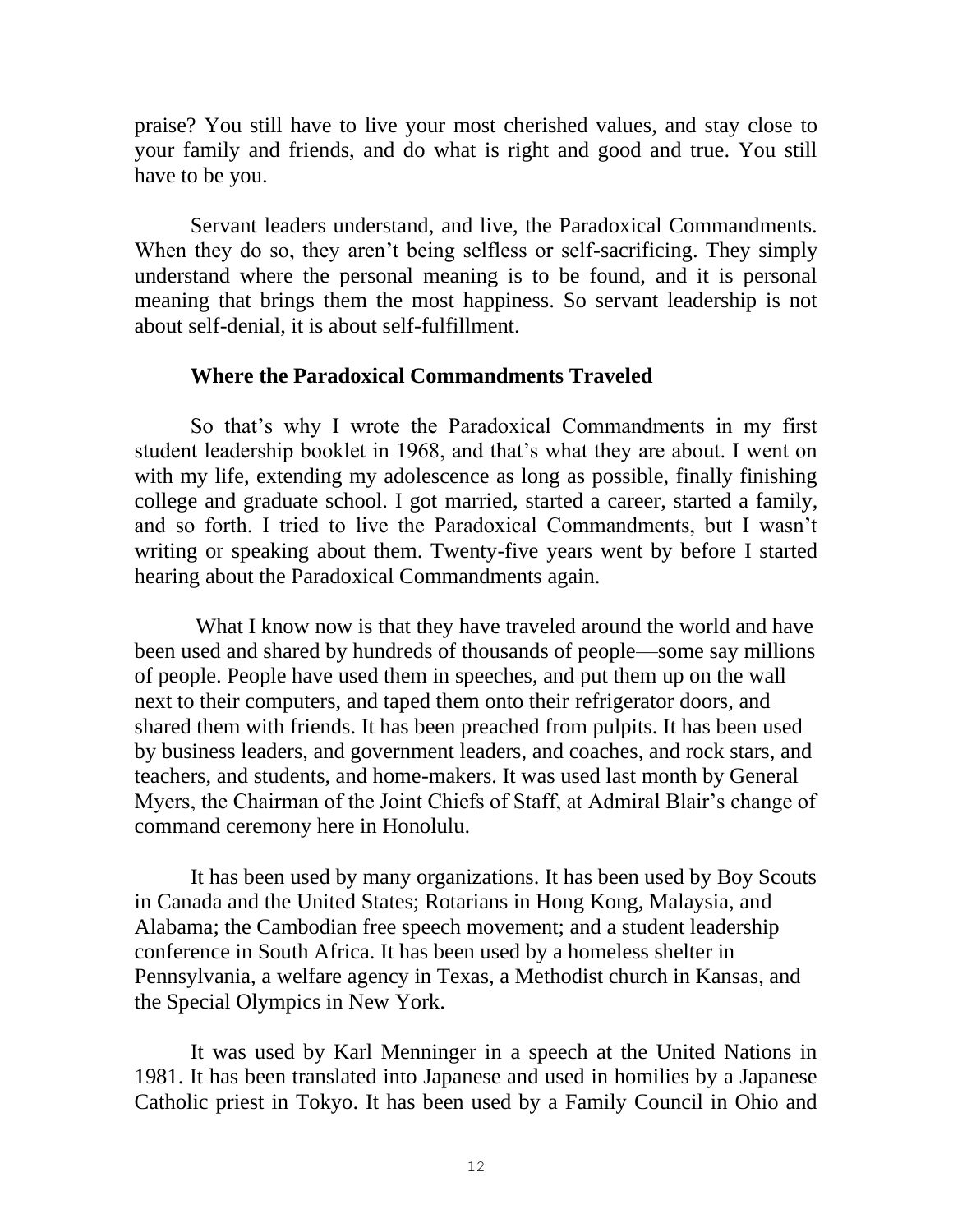the Oklahoma Girls State program. It appeared in an Ann Landers column, and it appeared in Reader's Digest. It has been used in books by John C. Maxwell and Wayne Dyer. Over the past year and a half I have found it on more than 90 websites, and I am told by experts that it is probably on thousands of websites. My favorite is the website of the English Cocker Spaniel Club of America.

The discovery that changed my life was the discovery several years ago that the Paradoxical Commandments had been found on the wall of Mother Teresa's children's home in Calcutta. It happened at my Rotary Club. We usually begin each meeting with a prayer or a thought for the day, and my fellow Rotarian got up and noted that Mother Teresa had died, and said that in her memory, he wanted to read a poem she had written. I bowed my head in contemplation, and was astonished to recognize what he read out loud—it was eight of the original ten Paradoxical Commandments.

I went up after the meeting and asked him where he got the poem. He said, "Isn't it wonderful?" And I said, "Well, actually, I wrote it." He gave me one of those looks, you know—the one you give a poor, demented, selfdelusional megalomaniac. He said it was in a book about Mother Teresa, but he couldn't remember the title.

The next night I went to a bookstore and started looking through the shelf of books about the life and works of Mother Teresa. I found it, on the last page before the appendices in a book entitled, *Mother Teresa: A Simple Path*, compiled by Lucinda Vardey. The Paradoxical Commandments had been reformatted to look like a poem, and they had been re-titled "Anyway." There was no author listed, but at the bottom, it said: "From a sign on the wall of Shishu Bhavan, the children's home in Calcutta."

That really hit me. I wanted to laugh, and cry, and shout—and I was getting chills up and down my spine. Perhaps it hit me hard because I had a lot of respect for Mother Teresa, and perhaps because I knew something about children's homes—my wife and I adopted our three children from children's homes in Japan and Romania. The idea that Mother Teresa or one of her coworkers had put the Paradoxical Commandments up on the wall to look at from time to time as they ministered to their children—that touched me deeply. That was when I decided to write a book about the Paradoxical Commandments.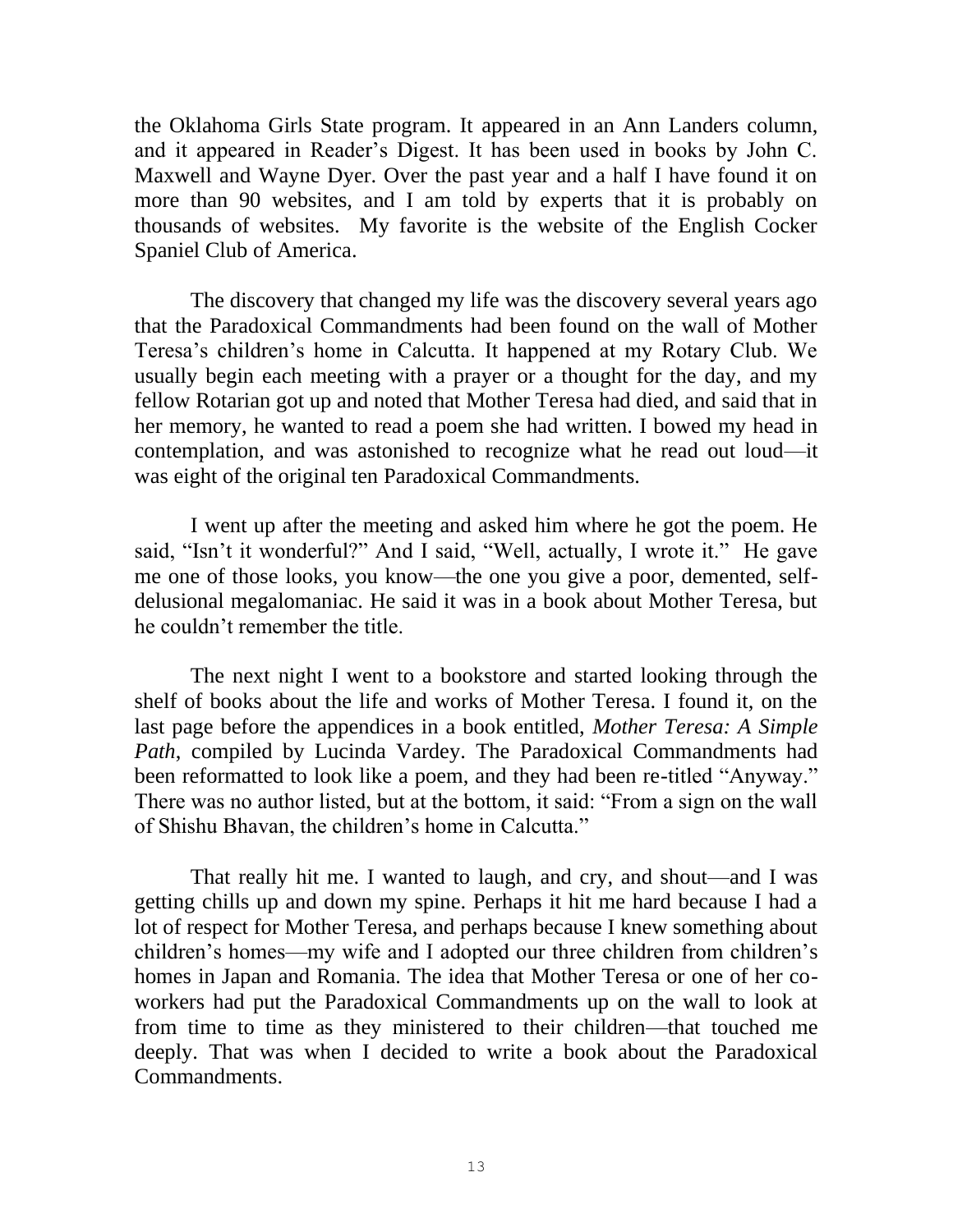### **Why the Paradoxical Commandments Traveled**

Why have the Paradoxical Commandments traveled throughout the world for the past 30 years? I don't know, so I will guess. First, they are a call to meaning, a call to live a meaningful life regardless of the whims of fate and twists of fortune that affect each of us. They remind people what life is really supposed to be about—about loving, and doing good, and building, and thinking big, and fighting for underdogs, and helping others. People are searching for meaning, and that's what the Paradoxical Commandments are about.

Second, the Paradoxical Commandments are about fundamental values, common to a number of religions and philosophies, so most people can relate to them. I have found them on Catholic, Protestant, and Mormon websites, as well as a website for Jainism, a religion found in India that I understand is similar to Buddhism. I also know that the Paradoxical Commandments have been read out loud in a synagogue. They seem to be useful to people of many faiths and no faith.

Third, they are short, easy to read, easy to put on a wall or inside a notebook, easy to send to a friend or post on a website. They can be used as a kind of checklist, a simple, quick reminder of how we need to live and who we need to be. I have received messages from people who have told me that they look at the Paradoxical Commandments every morning before going to work.

Finally, they aren't questions or issues—they are commandments, written in the imperative voice: Love people. Do good. Succeed. Be honest and frank. Think big. Fight for a few underdogs. Build. Help people. Give the world your best. They're not wishy-washy. They don't say: Think about the possibility of maybe considering doing something. No—they're forceful. They say "Do it!" And no excuses—"Do it anyway!"

So those are my guesses as to why the Paradoxical Commandments have traveled around the world during the past 34 years. They are a call to meaning; they are about fundamental, universal values; they are short and easy to share; and they are not wishy-washy—they are commandments.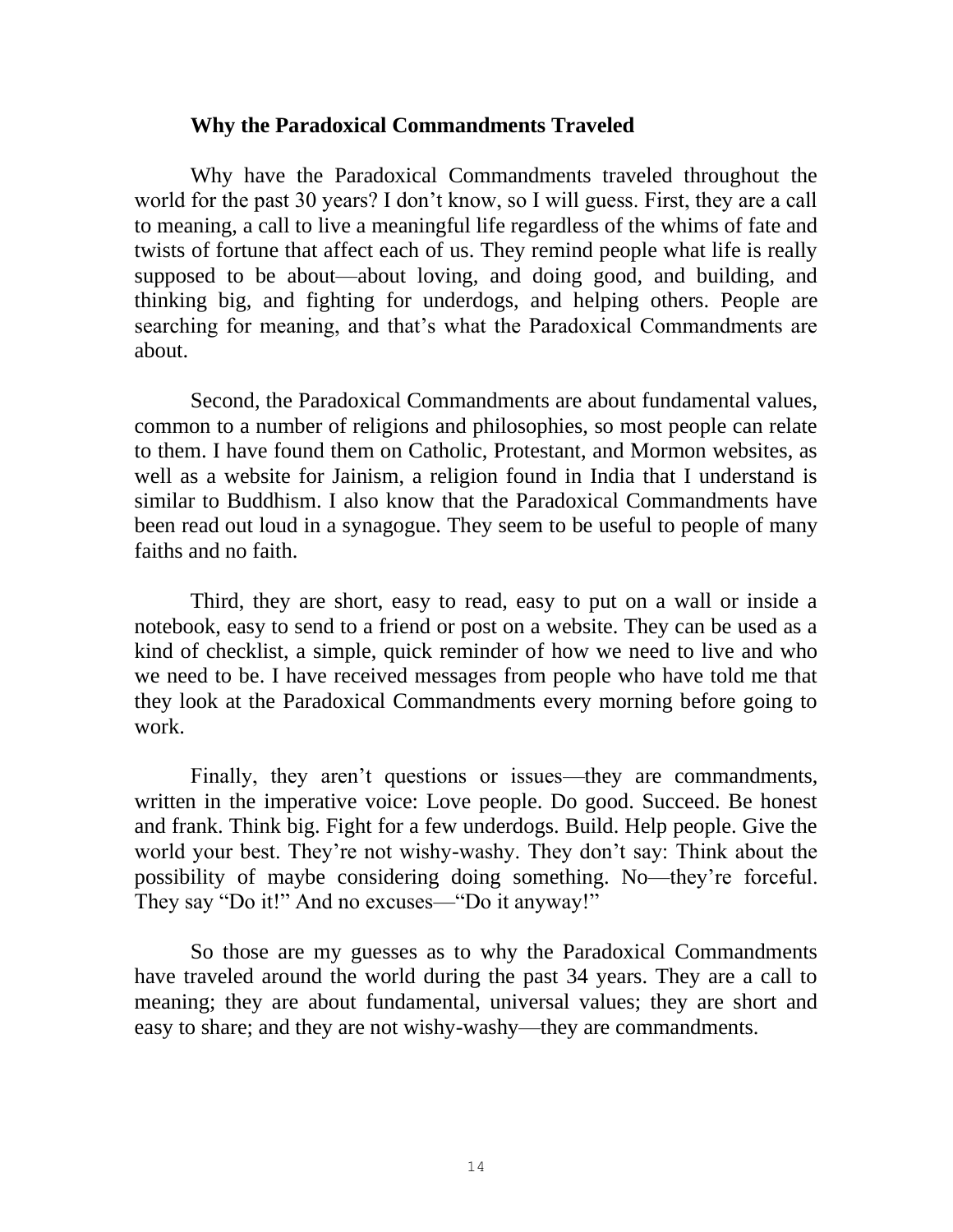## **Meaning Maximizers**

You will note that the Paradoxical Commandments point away from popular symbols of success like power, wealth, and fame, toward the things that have given people the most meaning over the centuries—loving people, helping people, doing what is right and good and true. And that's what the Air National Guard has to offer—a lot of personal meaning. The Air National Guard is not focused on power, wealth, and fame, but on protecting our loved ones and our way of life, so that we can live our most cherished values. We love our country, and we love our families and communities, and we know that they are worth fighting for and—if necessary—they are worth dying for. That's the kind of commitment that brings great depth of meaning. Not every organization offers that.

Servant leaders know that the search for success and the search for meaning are not the same search. They may overlap, but they are not the same. The things that our commercial, secular society considers to be attributes of success may have little to do with personal meaning. To find personal meaning, we have to shift from the attributes of popular success to what I call the Meaning Maximizers… You can find them on the other side of the handout, which has "Sources of Personal Meaning."

| <b>Symbol of "Success" &lt; Meaning Maximizer</b> |  |
|---------------------------------------------------|--|
|                                                   |  |

 $\mathcal{L}=\mathcal{L}=\mathcal{L}=\mathcal{L}=\mathcal{L}=\mathcal{L}=\mathcal{L}=\mathcal{L}=\mathcal{L}=\mathcal{L}=\mathcal{L}=\mathcal{L}=\mathcal{L}=\mathcal{L}=\mathcal{L}=\mathcal{L}=\mathcal{L}=\mathcal{L}=\mathcal{L}=\mathcal{L}=\mathcal{L}=\mathcal{L}=\mathcal{L}=\mathcal{L}=\mathcal{L}=\mathcal{L}=\mathcal{L}=\mathcal{L}=\mathcal{L}=\mathcal{L}=\mathcal{L}=\mathcal{L}=\mathcal{L}=\mathcal{L}=\mathcal{L}=\mathcal{L}=\mathcal{$ 

| Cynicism      |         | Values                  |
|---------------|---------|-------------------------|
| Infatuation   |         | Love                    |
| Individualism | $\lt$   | Community               |
| Fame          | $<\,$   | Intimacy                |
| Wealth        | $\,<\,$ | <b>Richness of Life</b> |
| Power         | $\,<\,$ | Service                 |
| Winning       | $\,<\,$ | <b>Personal Best</b>    |
| Appearance    | $\,<\,$ | Health                  |
| Job           | $\,<\,$ | <b>Mission</b>          |
| Artificial    |         | <b>Natural</b>          |
| Information   | ✓       | Wisdom                  |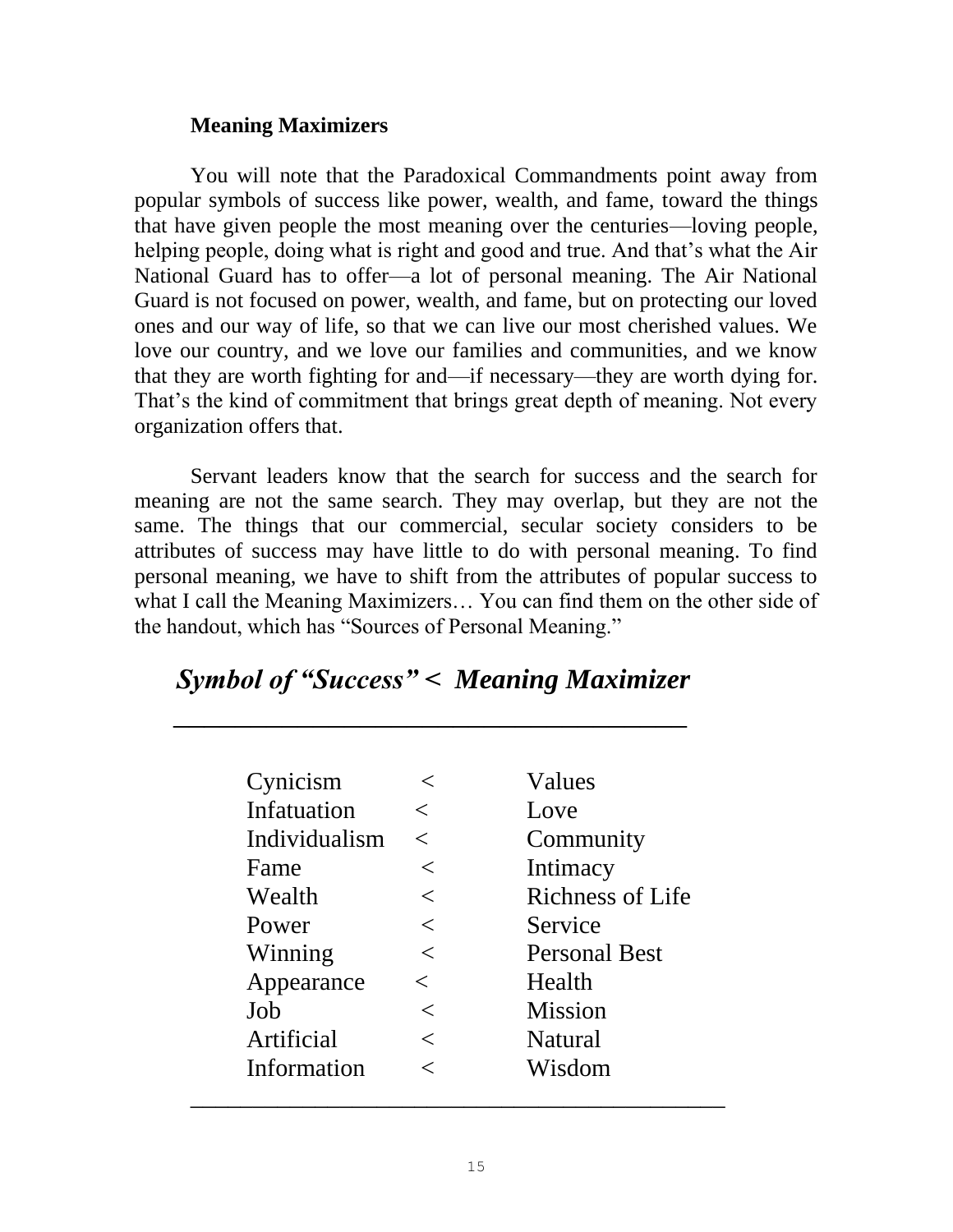The attributes listed under "success" are not necessarily bad. You will want to give up cynicism, because it is self-destructive and leads nowhere, and infatuation can wear you out, so you will want to move to love as soon as you can. But the attributes in the left column aren't really bad. They're just *not enough*. That's why I use the "less than" symbol. The things in the left column are less important than the things in the right column, when it comes to personal meaning.

So if you want more meaning in your life, you have to shift from the left column to the right column. The right column is where servant leaders live. The right column is where the Air National Guard lives.

One thing that fascinates me is that finding personal meaning may be beneficial to your health. One benefit of focusing on the Meaning Maximizers is that you will probably be healthier. Margie Hesson, in her book *Health Yourself,* wrote: "By focusing on the greater issue, spiritual well-being and meaning in life, you may find that your unhealthy behaviors, which often compensate for unmet underlying needs, begin to improve."

Focusing on meaning may also give you a longer life. Let me mention a total health program that is being developed by a number of YMCAs on the West Coast. The health assessment being used in the program has 12 optimum factors for a healthy lifestyle and a long life. The first nine optimum factors were about food and exercise and sleep. The last three factors were different. They were:

- very happy and very satisfied with my life
- have family/friends to get help from if needed; I talk frequently (weekly) with them
- believe in spirituality/religion, life directed by spiritual values, meet regularly with others of similar belief.

I think it is fascinating that how happy you are, having friends and family, and believing in spirituality or religion, are three of the 12 factors that affect your physical health and longevity. I believe that finding personal meaning in your life will help you to be healthier and to live longer.

The odd thing is that our society continually pushes people to be a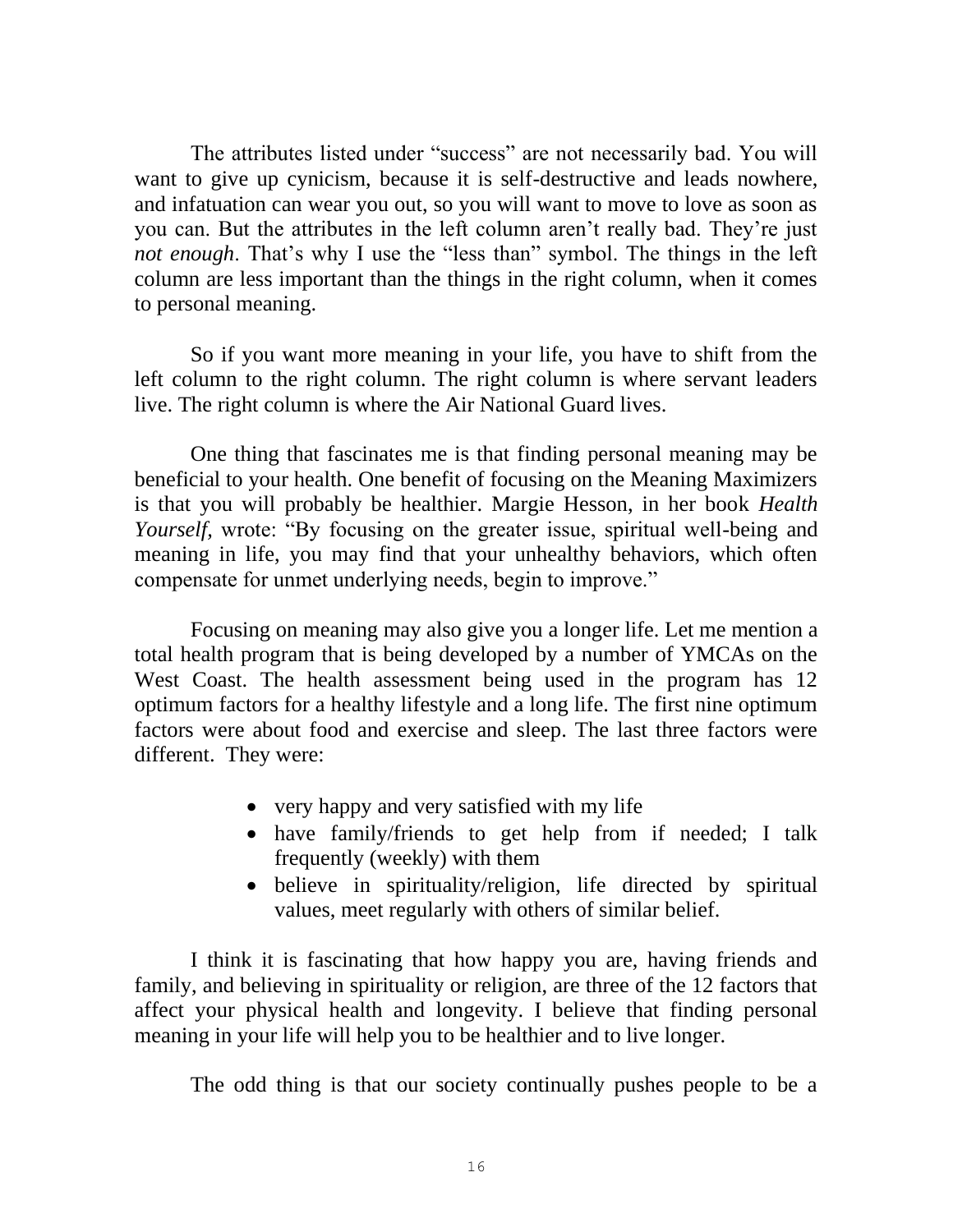success, and to acquire the attributes of success in the left column, even though being a success may provide relatively little meaning, and therefore relatively little joy or fulfillment. For example, our society measures the importance of a job by its power, prestige, and pay, not by how much it contributes to society or how much meaning it provides the person who is in the job.

Military service can provide a person a huge amount of meaning. This is what you really have to offer the new recruit, and the person deciding whether to stay in the military or not. You can talk about money, and working conditions, and retirement income, and lots of benefits of being in the military. But the Air National Guard is offering more than that. It is offering the depth of meaning that comes from serving your country and protecting your loved ones.

Many people in our society have jobs that are challenging and exciting and pay well, but are *not* deeply meaningful. Think about it. If you work for a company that manufactures soft drinks, or does scientific research, or develops shopping centers, you will do your best to produce high quality products that benefit people. But you may never meet any of the people whom you hope will benefit from your products, and the benefits to them may not be very significant, anyway. You may be making money, but you may not be making a difference. That's not necessarily wrong, but it's not necessarily satisfying. You need to make a living, but you also need to make a life.

One way to make a life is to become part of something larger than yourself. I see this in successful business people who donate time to nonprofit organizations, serving on boards and volunteering for service projects. Their jobs are fine, but they are missing something—they are missing personal meaning. They find that personal meaning outside of their regular jobs, when they give back to the community. One way of finding personal meaning outside of one's regular job is to join the Air National Guard. Parttime service through the Air National Guard can add depth of meaning to a person's life.

People have jobs, but the Air National Guard offers more than a job it offers a mission. A meaningful mission makes a difference in the lives of others. I was reminded of that by an Air Force advertisement on TV a year or so ago. You may have seen it as well. The ad began with a family scene, with a mother and her children. The scene froze, with the mother and children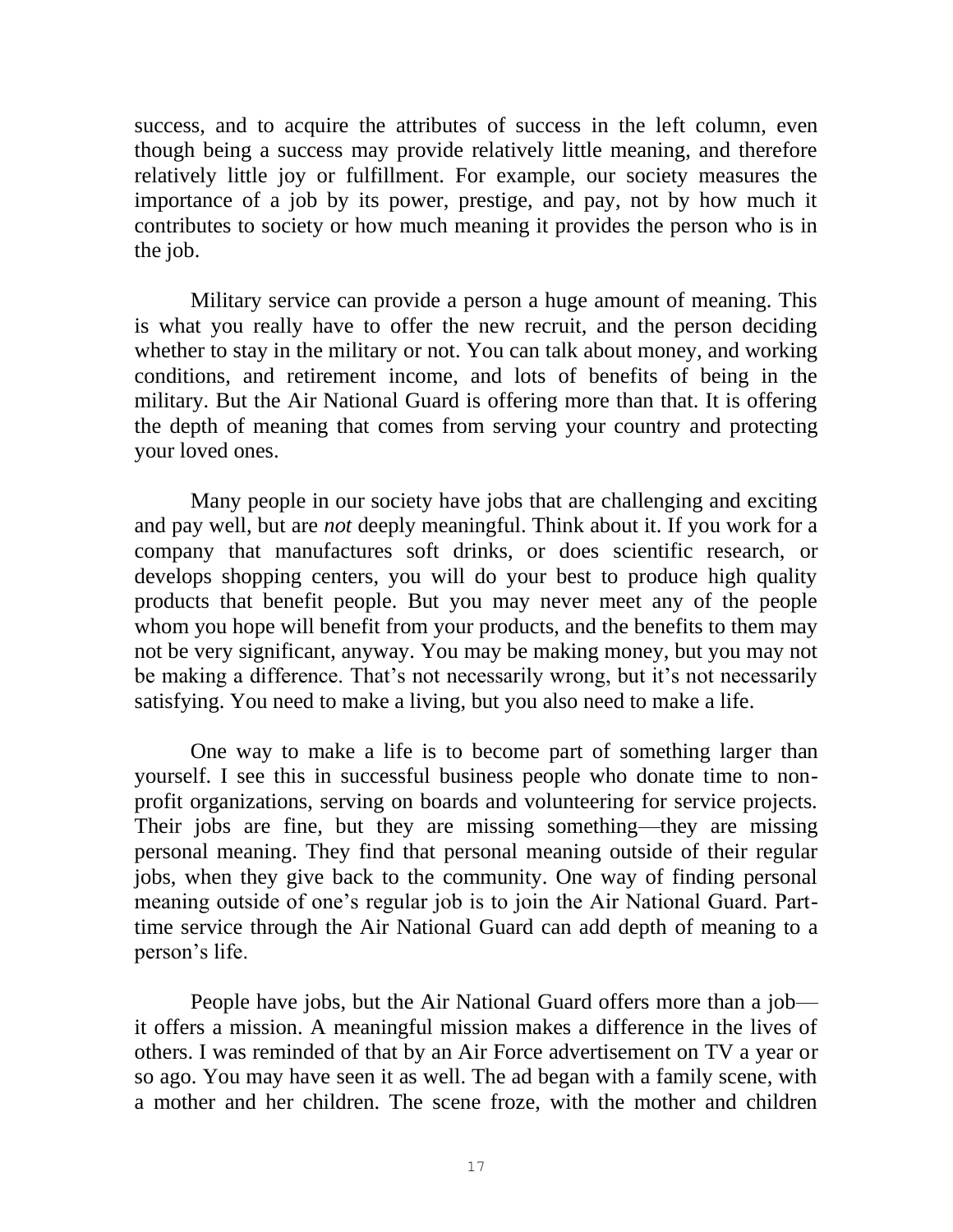facing the camera, smiling. The camera drew back, and you could see that the frozen scene was a photo attached to a wall. The camera drew back further, and you could see that the wall was the side panel in the cockpit of an airplane. As the camera continued to draw back, you saw the pilot, the husband and father. He was flying at night, with the photo of his family there next to him. Flying that plane wasn't just a job. Flying that plane was part of an important mission. He was protecting his family and his country. He was making a difference. He was finding a depth of personal meaning that is just not available in any other way.

When it comes to symbols of success, the first one that comes to mind is usually money. I am sure that money is always a consideration, but we know for sure that it is over-rated as a source of personal meaning. Yes, when most Americans are asked what they would like to have more of, or what would make them happier, say they would like more money. But surveys in which rich people are compared with middle income people reveal that rich people are not happier, and are often less happy, than people with modest resources.

If you want to accumulate money so you can retire with a nest egg and never have to worry, you don't have to have a high salary. You just have to live below your means and put aside some money each year for long-term investments.

That is the conclusion of 20 years of research on millionaires that was published in a book entitled *The Millionaire Next Door* by Stanley and Danko. It's not how much you make, it's how much you save and invest that determines your retirement nest egg. The doctors and lawyers who earn hundreds of thousands of dollars per year often retire with a very small nest egg. The reason is that they spend all the money they earn. They don't save or invest. They have to have the million-dollar house, and the \$80,000 car, and the \$40,000 country club membership, and the \$20,000 vacations, and on and on. They spend everything they earn each year.

The millionaires next door are too clever for that. They don't burden themselves with million-dollar houses, or \$80,000 cars, or \$40,000 country club memberships, or \$20,000 vacations. They live in a modest house, drive a modest car, go to the YMCA instead of a country club, and vacation at camp. They save and invest their money and retire with a million dollars or more. A lot of doctors and lawyers retire with only \$200,00 or \$300,000—if they're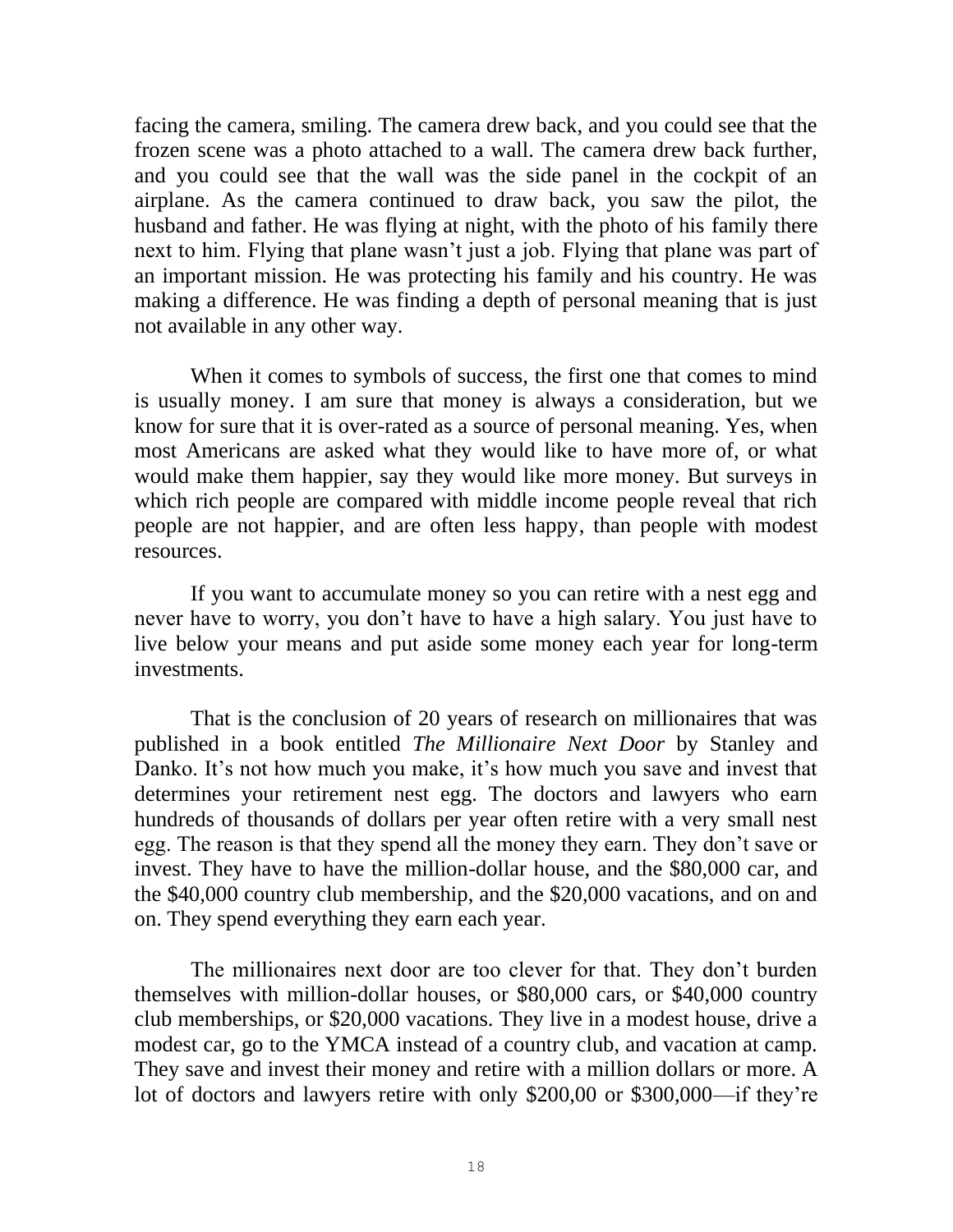not in debt.

Ironically, most of us can do better than those doctors and lawyers if we have a good retirement plan and add a little extra to it. I know for example that there are people who are retiring from the YMCA with a million dollars in their accounts, and they never made much money. So a high salary may not provide much meaning, and it may also not take care of the retirement issue. Going after money as a symbol of success doesn't work very well.

Let's look at another symbol of success. In addition to our culture's focus on money, we are also very focused on winning. Certainly, it makes no sense to set out to lose. If you're going to play the game at all, you should try to win fair and square. But there is something more meaningful than winning, and that is doing one's personal best.

I'd like to show you a movie clip. It is the last ten minutes from the movie *Cool Runnings*. How many of you have seen it? Great. It's the story of the Jamaican bobsled team in the 1988 Winter Olympics in Calgary, Canada. There had never been a Jamaican bobsled team in the Olympics before, for good reason— there is no snow or ice in Jamaica to practice on.

In the movie, there are three Jamaican sprinters who don't make the Jamaican sprinting team because one of them trips himself and two others during the qualifying race. They have trained for years, and now, the dream is gone. Then one of the sprinters, Derice, whose father was an Olympic medal winner in track, learns that there is a retired American who was an Olympic bobsledder. His name is Irving Blitzer, and he is played by John Candy. Derice learns that Blitzer tried to persuade his father, 20 years earlier, to form a Jamaican bobsled team because he thought that fast sprinters would be good at it. A bobsled race begins with the four team members running and pushing the bobsled, and the faster they start, the faster they race. Derice's father wouldn't do it, but Derice could see no other way of getting to the Olympics, so he tracked down Blitzer.

Blitzer reluctantly agrees to coach them, using a kind of boxcar version of a bobsled on dirt paths on Jamaican hillsides. Eventually they raise money and go to the Olympics. When they get there, they are a laughingstock. They aren't used to cold, or snow, and they slip and slide on the ice, making fools of themselves. There is prejudice against them as Jamaicans, and prejudice against them as novices.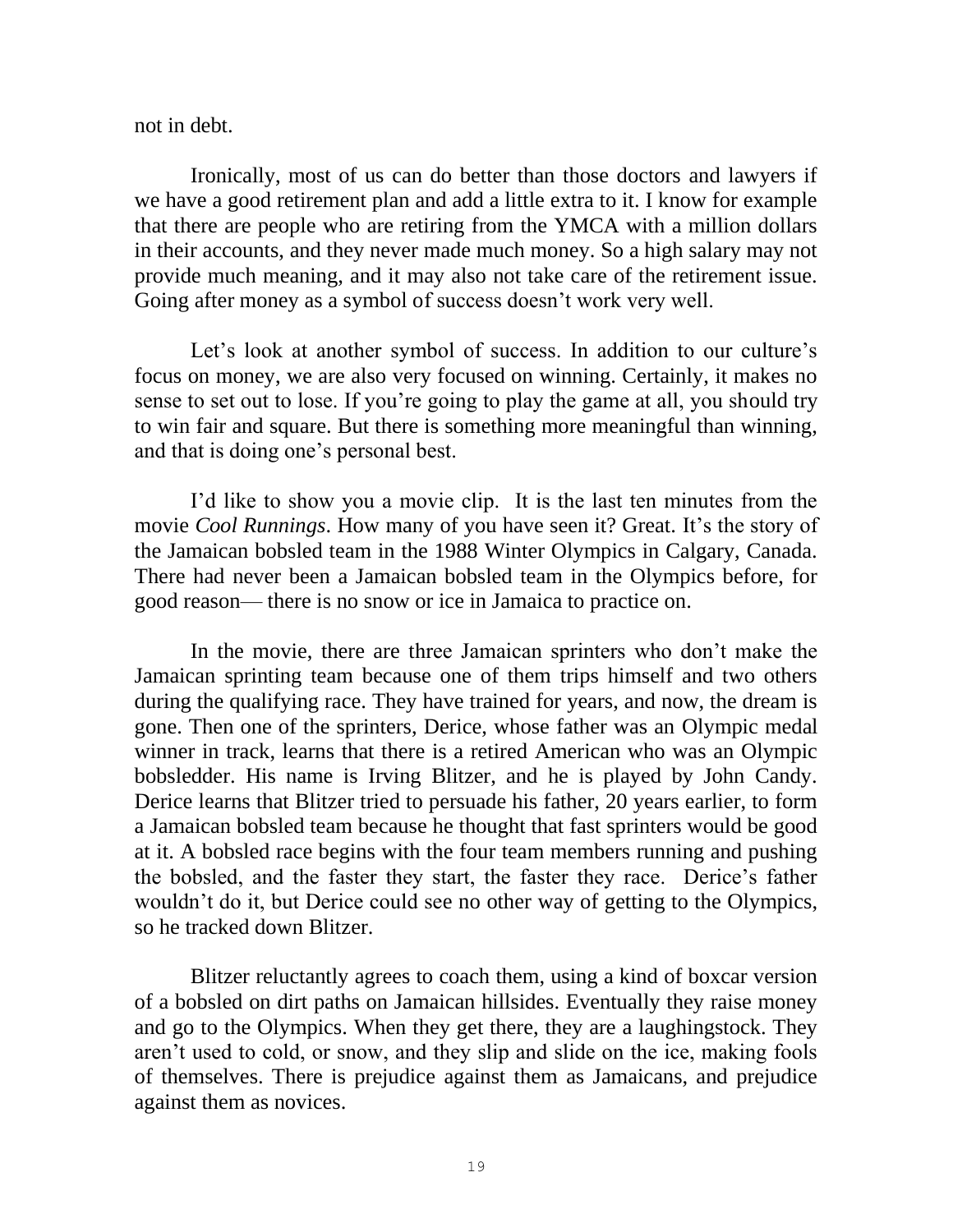The Olympic officials remember Blitzer, the coach, because he was banned from Olympic competition 20 years earlier. Blitzer won two gold medals in bobsledding, but then he cheated, and his medals were taken back- embarrassing himself, his family, his team, and his country. That's why he went to Jamaica, thousands of miles from anybody or anything resembling snow or ice or bobsledding. The officials make it hard on him, and raise the qualifying standards, trying to knock the Jamaicans out of the competition as quickly as possible. When they qualify anyway, the officials make a new rule that will disqualify them. Finally, they're allowed to race. On the first day, they do embarrassingly badly. The second day, they loosen up, and get much better. The third and final day, the day the medals depend on-- well, let's look at the movie clip. The clip is the last ten minutes of the film. It begins with Derice, the bobsled driver, asking the coach about his past. Here it is...

The coach says something simple and powerful. He was only out to win, and when he was winning, he thought he had to keep winning, no matter the cost. So he cheated, and was disgraced, and his life was a wreck. He told Derice: If you aren't enough *without* the medal, you will never be enough *with* it. If you are missing something in your life, winning won't give it to you. On the other hand, if you are a whole person, you will continue to have the same quality of character and clarity of spirit, win or lose.

The Jamaican bobsled team lost. But they did their personal best. They finished the race, even if they had to carry their bobsled across the finish line. They had dignity. They found meaning, even in defeat, and so did those who watched them. Which means, of course, that in a very important way, they *were* winners— winners of the world's respect.

Things won't always go your way. There will be days, weeks, and even months during which you aren't winning. But you can still do your best, and earn your own self-respect as well as the respect of others. You can still lift your bobsled onto your shoulders and carry it to the finish line.

Because I am so interested in the issue of personal meaning, I have a hobby. That hobby is surveying people and asking them to rank the sources of personal meaning in their lives. Over the past few years I have surveyed several hundred people. I have surveyed Army officers, business and community leaders, University of Hawaii students, and YMCA staff members at a Northern California Program School.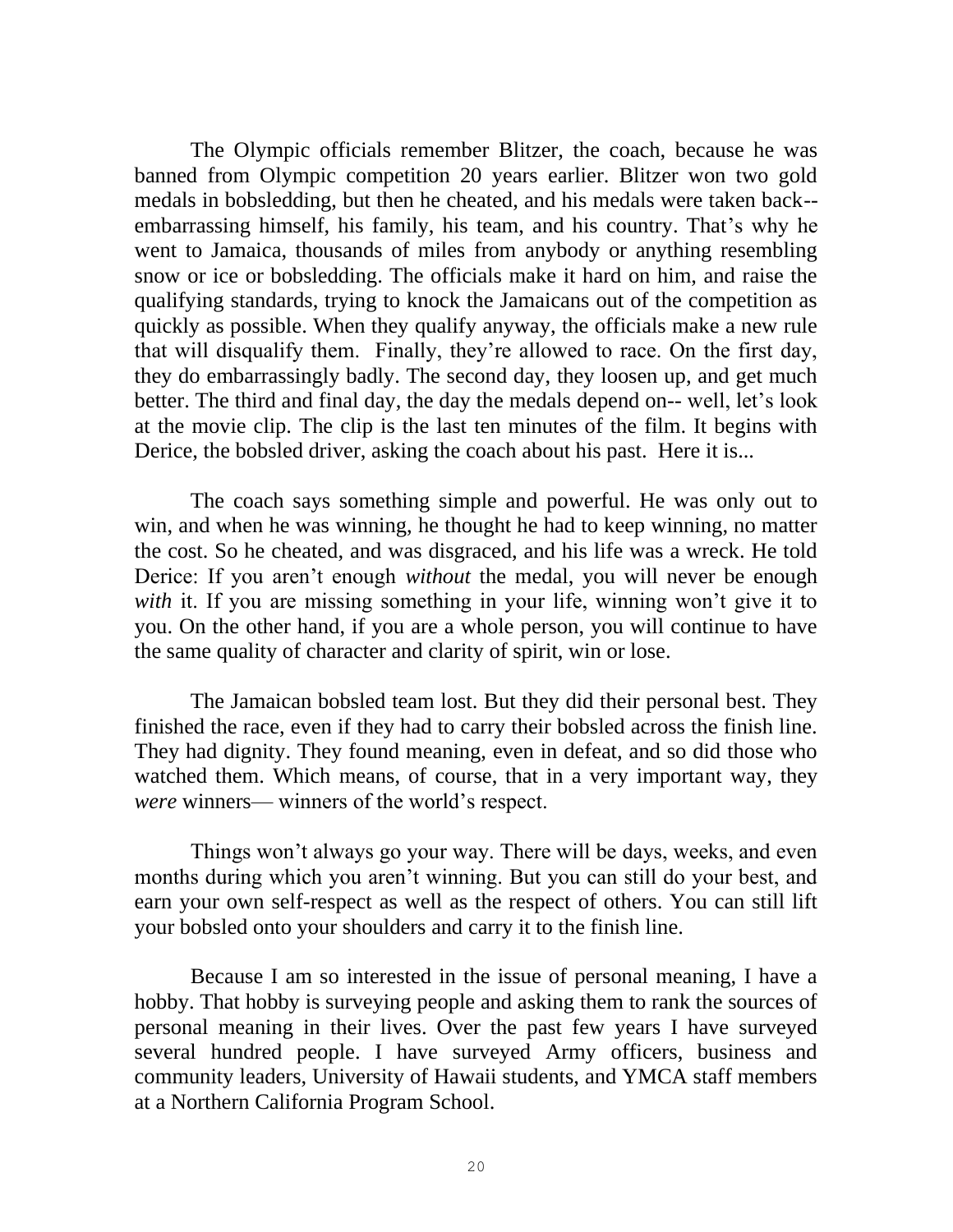I have used a survey instrument asking people to rate 27 different sources of personal meaning on a scale of 1 to 10, in which 1 is low and 10 is high. I have used very small samples of convenience. They are not random samples, so we can't extrapolate from them to larger populations. But the results are interesting.

All the groups I have surveyed have given the highest average rating to "my family." The rating is always a 9.0 or higher. Most have given the nexthighest rating to "giving and receiving love." Other sources of personal meaning that have received high ratings are "doing my personal best," "intimate relationships," "a sense of accomplishment," "living my values," and "my friends." I find these results encouraging.

Equally interesting, I think, is that all the groups I have surveyed so far have given low average ratings to power or influence; winning; and fame—all typical symbols of success. These symbols of success usually get a 3, 4, or 5. The average ratings for money or wealth are always pretty low, as well—a 5 or a 6. People know that these are not important sources of personal meaning.

People know where the most personal meaning comes from. The challenge is to *remember* where the most personal meaning comes from. The challenge is to *remember* the importance of your family, your friends, and giving and receiving love, living your values, and doing your personal best, as you live each day.

One of the benefits of being a servant leader is that a servant leader is not focused on power, wealth, and fame. A servant leader is focused on exactly those things that bring the most personal meaning, and ultimately, the deepest happiness—loving and helping others, living one's values, doing what is right and good and true.

No matter what the world does to us, we can always find personal meaning. We can always decide to live our most cherished values, stay close to our families and friends, and do what is right and good and true. Nothing can keep us from doing that. It is about the way we live, and what we do, not about the way others judge us or select us or reward us. Meaning is where we find it, and we can always find it, no matter what. I think we can always find it in serving our country.